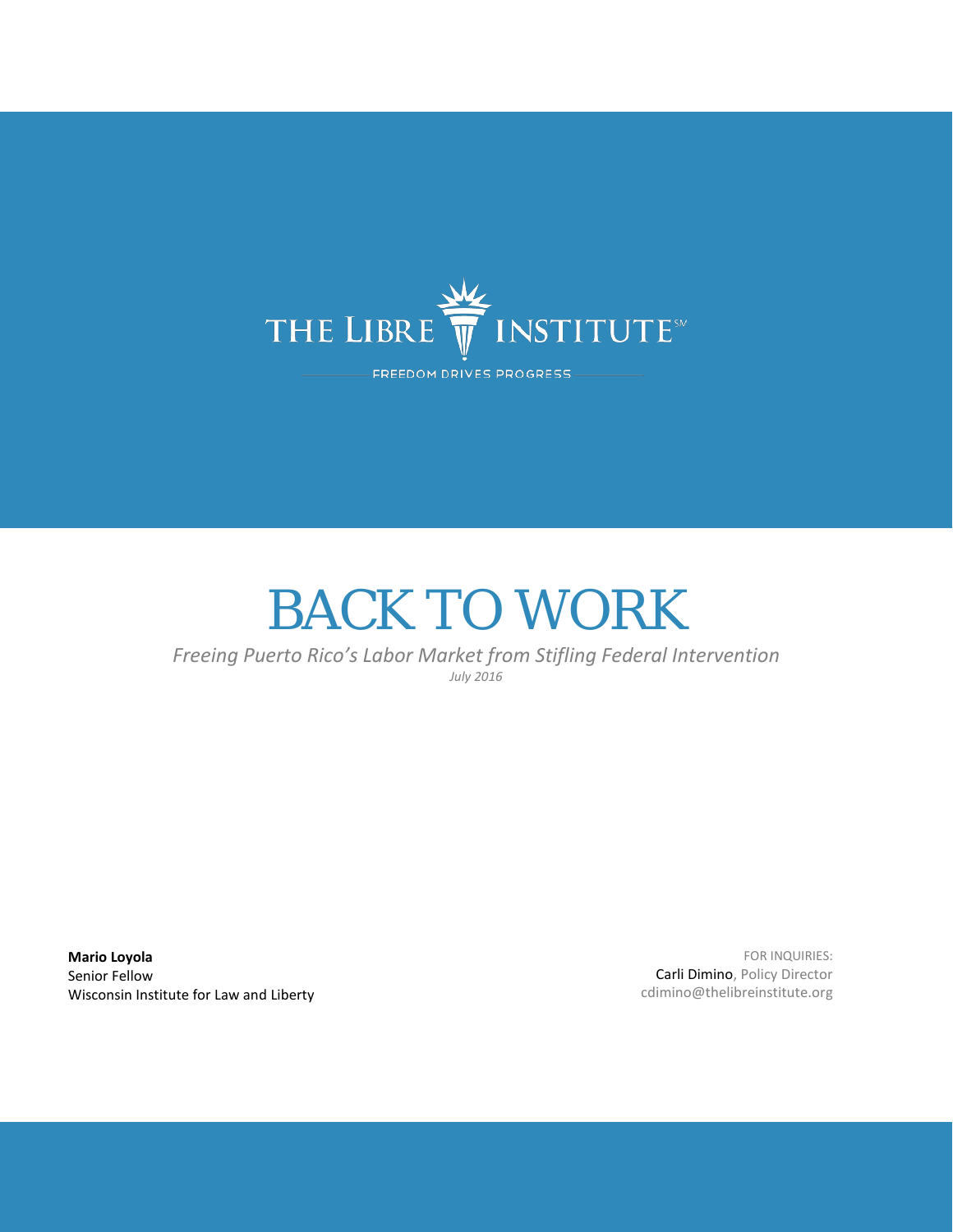**he LIBRE Institute** works to elevate the individual and provide policy alternatives to those that would advance government as the default cure to every social deficiency. **T**

The LIBRE Institute is a 501c3 nonpartisan and nonprofit organization that raises public awareness and serves as a source of information on the most pressing economic issues of our time, primarily to the U.S. Hispanic community. The Institute promotes the benefits of a constitutionally limited government, property rights, rule of law, sound money supply and free enterprise. We believe these ideas lead to effective solutions that address our nation's fiscal challenges and improve the overall well-being of our communities.

Through partnerships with community leaders, policy experts and public officials across the country, The Institute is the gateway to get informed about the many challenges that currently face our nation and the Hispanic community. Together, we can work to protect the values that for generations have allowed people everywhere to aspire, take action, and achieve the American Dream—because we know that freedom drives progress.

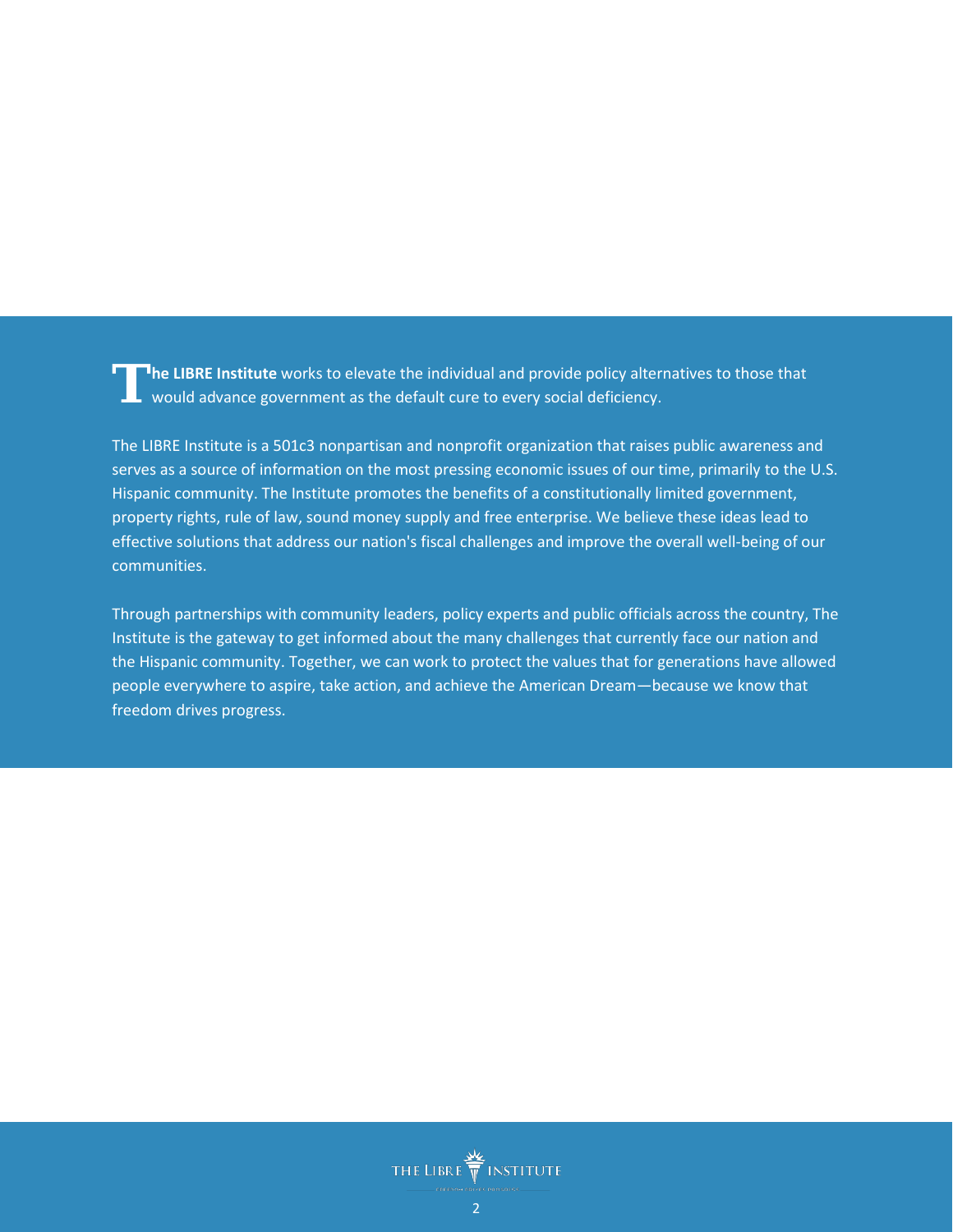# INTRODUCTION

In July 2015, the government of Puerto Rico announced that it would be unable to pay its debts and  $\Gamma$  n July 2015, the government of Puerto Rico announced that it would be unable to pay its debts and expected to default on a series of repayment obligations. In August 2015 and January 2016, two Puerto Rican public agencies defaulted. Subsequently, on May 2, 2016, the Government Development Bank for Puerto Rico missed a \$400 million payment. A \$2 billion payment looms on July 1, and Puerto Rico will almost certainly default on that, too.

Puerto Rico is caught in a vicious spiral. The population, economy, and assets necessary to back up the pension system are all shrinking faster than budget cuts can keep up with. A dangerous lack of economic opportunity is pushing increasing numbers of people to depend on government or leave the island altogether. As the tax base shrinks and the proportion of dependents grows, more pressure is put on the island's already bloated and mismanaged public sector. On a per capita basis, the budget of Puerto Rico is already higher than that of any state of the United States, though average income is far lower. Puerto Rico's outstanding public debt is one-half that of perennially distressed California—a state with more than ten times the population and a per capita income several times Puerto Rico's.

The House of Representatives has responded by passing H.R. 5278, the Puerto Rico Oversight, Management, and Economic Stability Act (PROMESA). This legislation may help stabilize Puerto Rico momentarily, but it would do little to address the underlying causes of the current crisis. Puerto Rico's crisis has been in the making since the 1970s, when the United States federal government imposed on Puerto Rico the same minimum wage as on the mainland. Because the average wage in Puerto Rico was (and remains) far lower than in any of the fifty states, the result was a minimum wage that constituted a far higher proportion of the average hourly wage than in the United States or virtually any other case in the economic literature. Whereas in the United States the minimum wage of \$7.25 is 4[1](#page-17-0).7 percent of the median hourly wage, $1$  in Puerto Rico the same minimum wage is 75.4 percent of the median hourly wage. $2$ 

The imposition of a minimum wage set so high in relation to average wages diminished opportunities for employment in the formal economy. This would have likely created a large informal economy, if not for the near-simultaneous expansion of federal welfare benefits to levels that were higher in relation to average income than those of the U.S. mainland. This expansion of benefits led to far greater welfare dependency. Within a few years of the introduction of the food stamp program, for example, half of the population of Puerto Rico was participating, and food stamps accounted for 7.5 percent of personal income.<sup>[3](#page-17-2)</sup> In recent decades, federal welfare has accounted for nearly 30 percent of average income in Puerto Rico.<sup>[4](#page-17-3)</sup>

The combination of high levels of minimum wage and welfare benefits appears to have frozen increases in productivity and income, killed the investment rate, and left Puerto Rico with one of the world's lowest rates of employment and labor force participation.<sup>[5](#page-17-4)</sup> Puerto Rico's labor force participation rate is now less than 40 percent, and its employment rate is less than 30 percent—and much of that employment is in the public sector.

The layering of massive federal welfare benefits on top of the federal minimum wage helps explain why the latter did not lead to a collapse of the formal economy in Puerto Rico, but it does not explain why a fiscal crisis took so long to materialize. With so few workers in the private sector paying income taxes, how did Puerto Rico manage to sustain such a high level of government spending for so long?

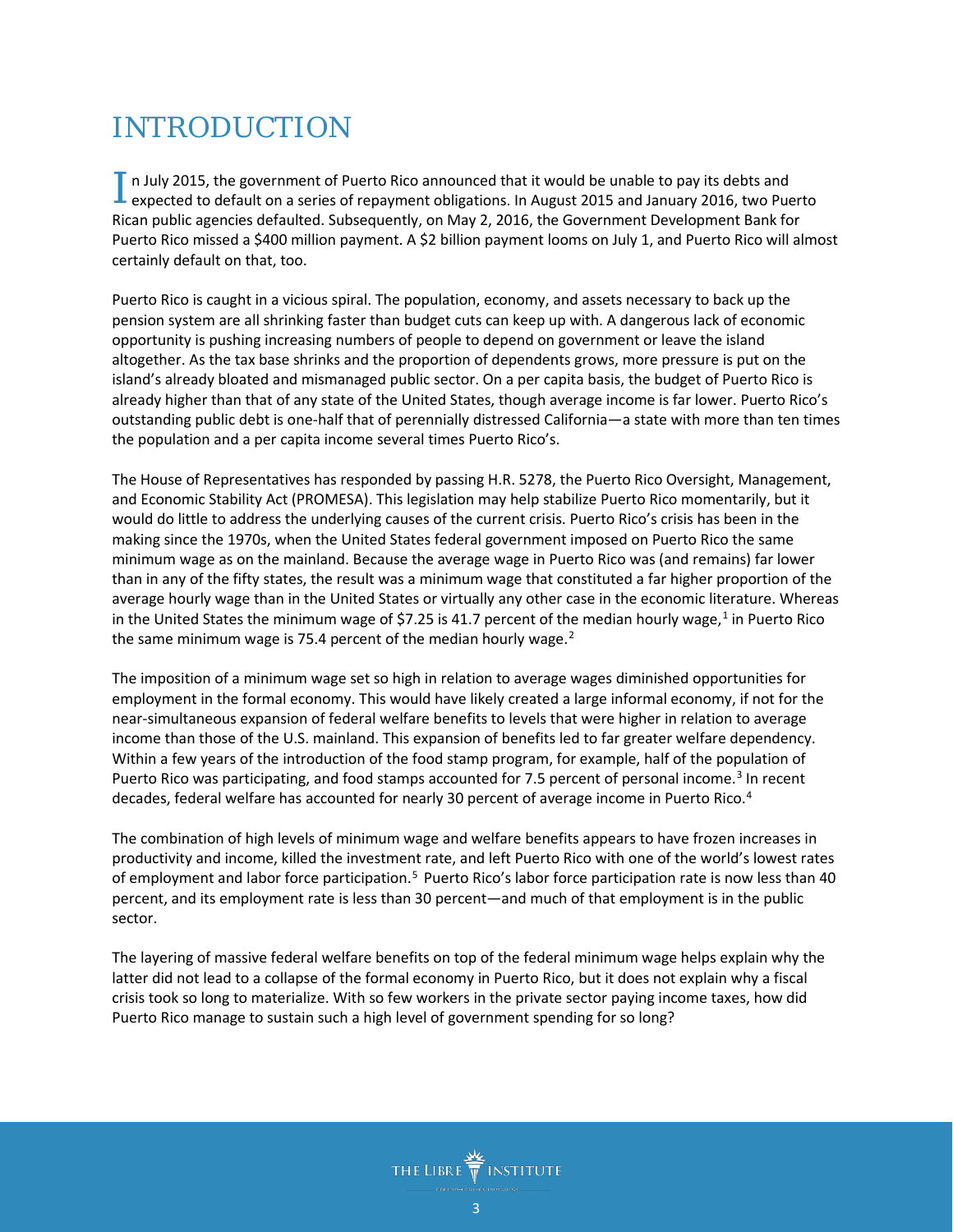The answer to that question almost certainly lies with the enactment of section 936 of the U.S. Internal Revenue Code in the 1976. Section 936 allowed companies to operate in Puerto Rico free of federal taxation as long as they sheltered their operating profits in the local economy for a period of years and realized income in the form of dividends. Though the Puerto Rican tax regime is riddled with exemptions and incentives of various kinds, Puerto Rico has a very high corporate tax rate. More importantly, because of the overall structure of tax incentives, Puerto Rico came to depend on corporate income taxation for a far higher proportion of its general fund revenue (almost 30 percent) than the average for state and local government on the U.S. mainland (3.11 percent).<sup>[6](#page-17-5)</sup> Section 936 was repealed in 1996 and phased out in 2006, which marks the precise point in time that the Puerto Rican economy entered its current tailspin.

Minimum wage and welfare policies have a few things in common. They both have generally redistributive effects, though the redistributive effect of a minimum wage is more complex than that of a welfare transfer. They also both have negative employment effects: minimum wage prohibits employers from hiring many people they would otherwise hire, while welfare incentivizes people not to work. (Though again, the effect is more complex in the case of minimum wage, because a higher minimum wage also draws some people into the labor force who would not otherwise work.)<sup>[7](#page-17-6)</sup>

Puerto Rico's experience since the 1970s, and particularly in the last decade since the phase-out of the section 936 cushion in 2006, strongly suggests that the minimum wage and welfare benefits produce both redistributive and negative employment effects. However, it seems clear that the higher minimum wage and welfare benefits are set—relative to average wages—the more pronounced the negative employment effects will be relative to any redistributive effect.

This report urges leaders in Puerto Rico and on the mainland to approach the fiscal crisis as an opportunity to enact structural reforms that are designed to restore economic freedom in the Puerto Rican economy and lay the foundations for a dynamic free market on the island. Merely restructuring Puerto Rico's debt will not solve its debt crisis or the underlying economic malady. With the right free-market reforms and the revival of a competitive labor market, Puerto Rico could return to rapid growth quickly. This could provide a valuable example of what policies might work in other areas, such as Detroit, plagued by low labor force participation and high levels of debt.

# THE DECLINE AND FALL OF PUERTO RICO'S ECONOMY

 $\boldsymbol{W}$  hen Spain ceded the territory of Puerto Rico to the United States at the start of the twentieth century, Puerto Rico became more integrated into the American economic and legal system. With territorial Puerto Rico became more integrated into the American economic and legal system. With territorial status came an effective guarantee of political and economic freedom, property rights, a stable financial market, and the rule of law.

The combination of free markets and rule of law allowed remarkable economic growth. In the decades after World War II, Puerto Rico's advances in economic production and educational attainment were comparable to those of the Asian Tigers in the 1990s. Puerto Rico's GDP per capita rose from 30 percent of U.S. GDP in 1950 to 75 percent in 1980. Even Puerto Rico's GNI per capita (a measure that offers a more accurate picture of how much income actually accrued to people on the island), rose from just 20 p[er](#page-17-7)cent of U.S. GNI in 1950 to 40 percent by the early 1970, when it was catching up to the poorest U.S. states.<sup>8</sup>

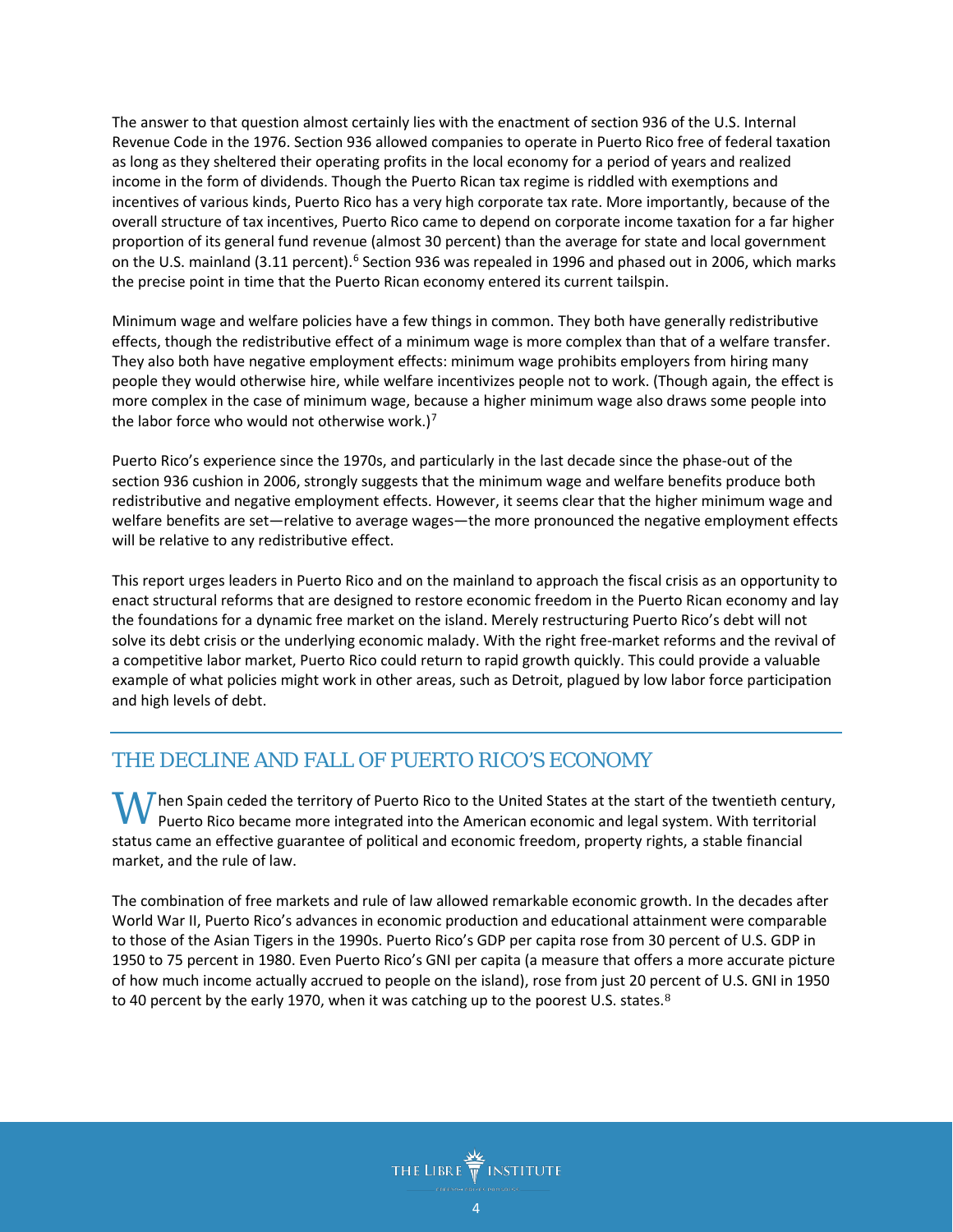Unfortunately, just as Puerto Rico was approaching levels of education and affluence more typical of the developed world, the United States imposed on Puerto Rico a series of labor regulations and welfare benefits that included minimum wages and welfare benefits set far too high by comparison with local average wages. Fede[ra](#page-17-8)l transfers jumped from about 5 percent of total personal income in 1964 to about 20 percent [in](#page-17-9)  1974.<sup>9</sup> The economy has been largely stagnant ever since, and GNI is now just 30 percent of U.S. GNI.<sup>10</sup> Tellingly, whereas raising the minimum wage often has the effect of increasing average hourly earnings—at least for those lucky enough to keep their jobs—in Puerto Rico, average hourly earnings actually declined.



AVERAGE WEEKLY EARNINGS IN UI-COVERED EMPLOYMENT, PUERTO RICO, 1961-2003

Though consistently underperforming compared to the U.S. mainland since the 1970s, the Puerto Rican economy's upturns and downturns have generally tracked those of the mainland U.S. economy. This time is different. According to a 2012 report by the Federal Reserve Bank of New York, the latest downturn "started earlier and was [muc](#page-17-10)h steeper than that on the U.S. mainland, and to date, the economy has shown no strong sign of recovery."<sup>11</sup> This strongly suggests that the current crisis has been driven by factors largely unrelated to those which drove the U.S. and global financial crisis. While the U.S. economy has grown 12 percent since the bottom of the financial crisis in the United States, the Puerto Rican economy has contracted a further 10 percent. If Puerto Rico's economy had kept pace with mainland trends, it would be nearly 30 percent larger than it is today.

Despite much evidence of mismanagement by Puerto Rico's government, the major driver of Puerto Rico's economic stagnation since the 1970s and dizzying decline in the last decade is almost certainly a combination of three federal policies: the minimum wage, welfare, and section 936 of the U.S. Internal Revenue Code.

One clear lesson that emerges from the following discussion is that the higher an economy's minimum wage and welfare benefits are set relative to average income, the more pronounced the cost in disemployment effects will be relative to any benefits from the redistributive effect.

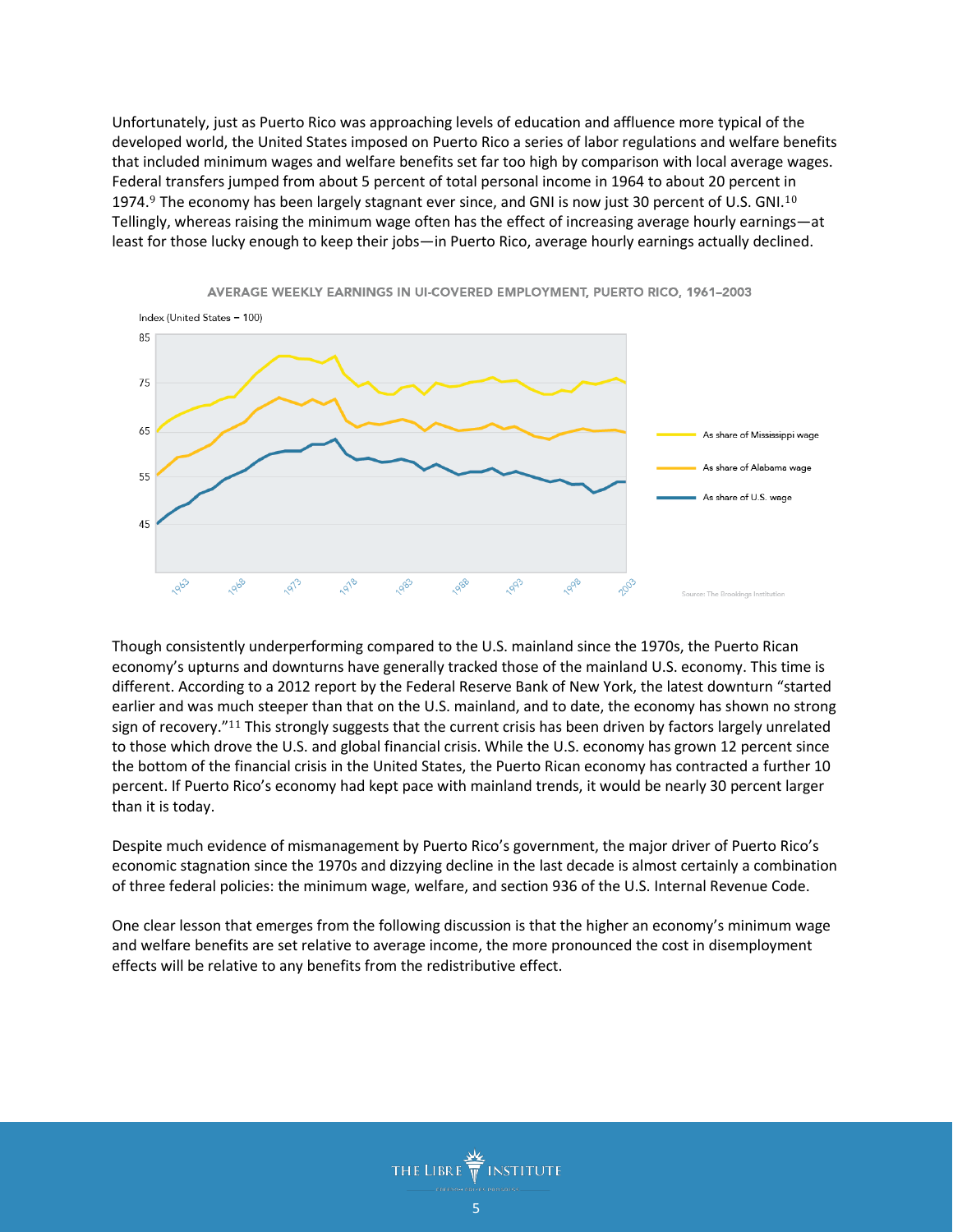# MINIMUM WAGE

The 1938 Fair Labor Standards Act (FLSA) established minimum wages that applied throughout the United States, including Puerto Rico. It quickly became apparent that imposing a minimum wage requirement on Puerto Rico would devastate the island's economy, so in 1940 Congress exempted Puerto Rico (and other U.S. territories) from the minimum wage by creating sector-specific "industry committees" empowered to set lower minimum wages. The minimum wage also did not apply to farm labor in the United States until the late 1960s. However, starting in 1974, Congress expanded coverage and [ena](#page-17-11)cted automatic increases until Puerto Rico's minimum wage reached the mainland minimum wage in 1983.<sup>12</sup>

When the full minimum wage was phased in, Puerto Rico's average wages were still far below those on the mainland. Not only did average wages in Puerto Rico not increase relative to the mainland as a result of phasing in the full federal minimum wage, they actually decreased and then stagnated. This seemed to confirm Congress' initial expectation, in the midst of World War II, that applying the full minimum wage to Puerto Rico would have devastating effects.

When considering the impact of the minimum wage on employment, it is crucial to consider the r[ela](#page-17-12)tion of the minimum wage to median wages. On the mainland, where the median hourly wage is \$17.40,<sup>13</sup> the minimum wage is only about 4[1.7](#page-17-13) percent of the median hourly wage. The median hourly wage in Puerto Rico, by contrast, is only \$9.61.<sup>14</sup> With the federal minimum wage at \$7.25 per hour, Puerto Rico's effective minimum wage is 75.4 percent of the m[edi](#page-18-0)an wage. By comparison, Australia, which repo[rte](#page-18-1)dly has the world's highest national minimum wage, <sup>15</sup> was at 62 percent of the median wage in 2014.<sup>16</sup> By comparison, if the United States set its minimum wage to 75.4 percent of the median hourly wage, the minimum wage would be \$13.11 per hour.

It's important keep in mind that in a minimum wage economy, median and average wages are partly an artifact of the minimum wage. Any minimum wage, regardless of its impact on employment, can be expected to raise median and average wages, because it will either eliminate or raise the value of a large fraction of data points for income earners at the bottom of the bell curve. One key factor is the impact on Gross National Income (GNI). If after raising the minimum wage, average and median wages rise but GNI falls, then it is almost certainly the case that the lowest income earners have been pushed out of the labor force altogether. Puerto Rico's Gross National Income (GNI) per capita, a measure that reflects the value of goods and services produced in Puerto Rico (and excludes purely "accounting profits" claimed by tax shelter corporations) grew from 20 percent [of](#page-18-2) the U.S. average in the 1950s to 40 percent by the 1970s, and then fell back 30 percent of the U.S. average.<sup>17</sup>

Minimum wages set at 70 percent to 90 percent of average wages are common in the developing world, where they are used to provide an income base and reduce income inequality. However, developing countries often lack the administrative capacity to enforce minimum wage laws. As a result, the minimum wage in such countries tends be enforced only in the modern parts of the economy, while most employment persists in [th](#page-18-3)e informal economy. For this reason, the minimum wage in developing countries often has little real effect.<sup>18</sup>

Puerto Rico is thus in a uniquely burdensome position: its minimum wages are set at high developing-nation levels, and it has strong developed-world administrative enforcement. This stands in contrast with an earlier

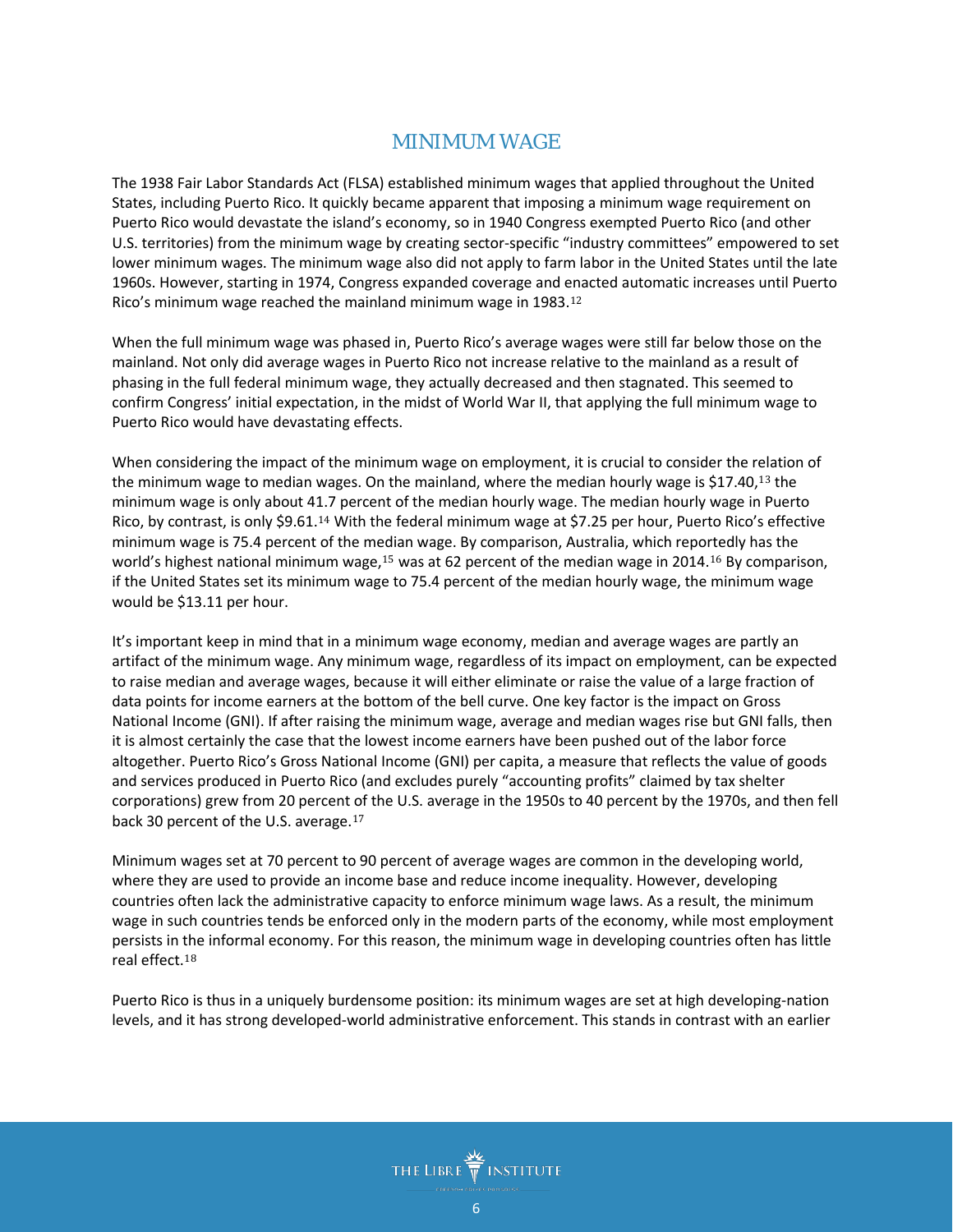n July 2015, the government of Puerto Rico announced that it would be unable to pay its debts and expected to default on a series of repayment obligations. In August 2015 and January 2016, two Puerto Rican public agencies defaulted. Subsequently, on May 2, 2016, the Government Development Bank for Puerto Rico missed a \$400 million payment. A \$2 billion payment looms on July 1, and Puerto Rico will almost certainly default on that, too.

Puerto Rico is caught in a vicious spiral. The population, economy, and assets necessary to back up the pension system are all shrinking faster than budget cuts can keep up with. A dangerous lack of economic opportunity is pushing increasing numbers of people to depend on government or leave the island altogether. As the tax base shrinks and the proportion of dependents grows, more pressure is put on the island's already bloated and mismanaged public sector. On a per capita basis, the budget of Puerto Rico is already higher than that of any state of the United States, though average income is far lower. Puerto Rico's outstanding public debt is one-half that of perennially distressed California-a state with more than ten times the population and a per capita income several times Puerto Rico's.

The House of Representatives has responded by passing H.R. 5278, the Puerto Rico Oversight, Management, and Economic Stability Act (PROMESA). This legislation may help stabilize Puerto Rico momentarily, but it would do little to address the underlying causes of the current crisis. Puerto Rico's crisis has been in the making since the 1970s, when the United States federal government imposed on Puerto Rico the same minimum wage as on the mainland. Because the average wage in Puerto Rico was (and remains) far lower than in any of the fifty states, the result was a minimum wage that constituted a far higher proportion of the average hourly wage than in the United States or virtually any other case in the economic literature. Whereas in the United States the minimum wage of \$7.25 is 41.7 percent of the median hourly wage, $1$  in Puerto Rico the same minimum wage is 75.4 percent of the median hourly wage. $<sup>2</sup>$ </sup>

The imposition of a minimum wage set so high in relation to average wages diminished opportunities for employment in the formal economy. This would have likely created a large informal economy, if not for the near-simultaneous expansion of federal welfare benefits to levels that were higher in relation to average income than those of the U.S. mainland. This expansion of benefits led to far greater welfare dependency. Within a few years of the introduction of the food stamp program, for example, half of the population of Puerto Rico was participating, and food stamps accounted for 7.5 percent of personal income.<sup>3</sup> In recent decades, federal welfare has accounted for nearly 30 percent of average income in Puerto Rico.<sup>4</sup>

The combination of high levels of minimum wage and welfare benefits appears to have frozen increases in productivity and income, killed the investment rate, and left Puerto Rico with one of the world's lowest rates of employment and labor force participation.<sup>5</sup> Puerto Rico's labor force participation rate is now less than 40 percent, and its employment rate is less than 30 percent—and much of that employment is in the public sector.

The layering of massive federal welfare benefits on top of the federal minimum wage helps explain why the latter did not lead to a collapse of the formal economy in Puerto Rico, but it does not explain why a fiscal crisis took so long to materialize. With so few workers in the private sector paying income taxes, how did Puerto Rico manage to sustain such a high level of government spending for so long?

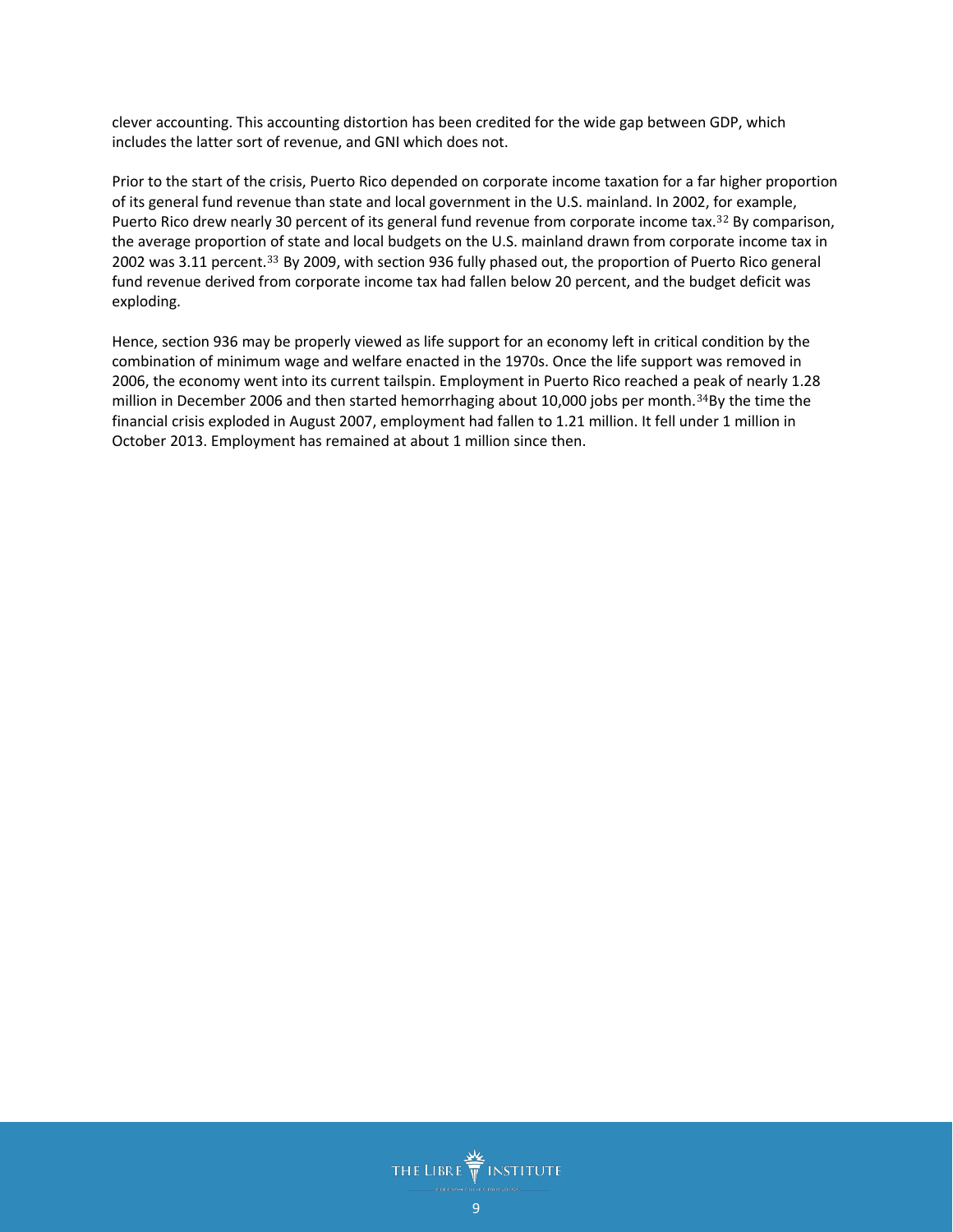### LABOR FORCE AND POPULATION IMPACTS

A comparison of historical labor force participation rates in Puerto Rico and the United States clearly shows the impact of the full federal minimum wage in 1974 and the introduction of massive federal welfare benefits in the 1970s, starting with food stamps in 1975.



As economist Carlos E. Santiago has written:

*The labor market adjusted very rapidly into the higher and more uniformed minimum wages. The employment-population ratio and labor force participation rates, already exhibiting slow downward trends, fell sharply. The unemployment rate increased to unprecedented levels, reaching 20% before 1979. These are not transitory changes since they showed remarkable stability in the face of cyclical economic movements.[35](#page-18-10)*

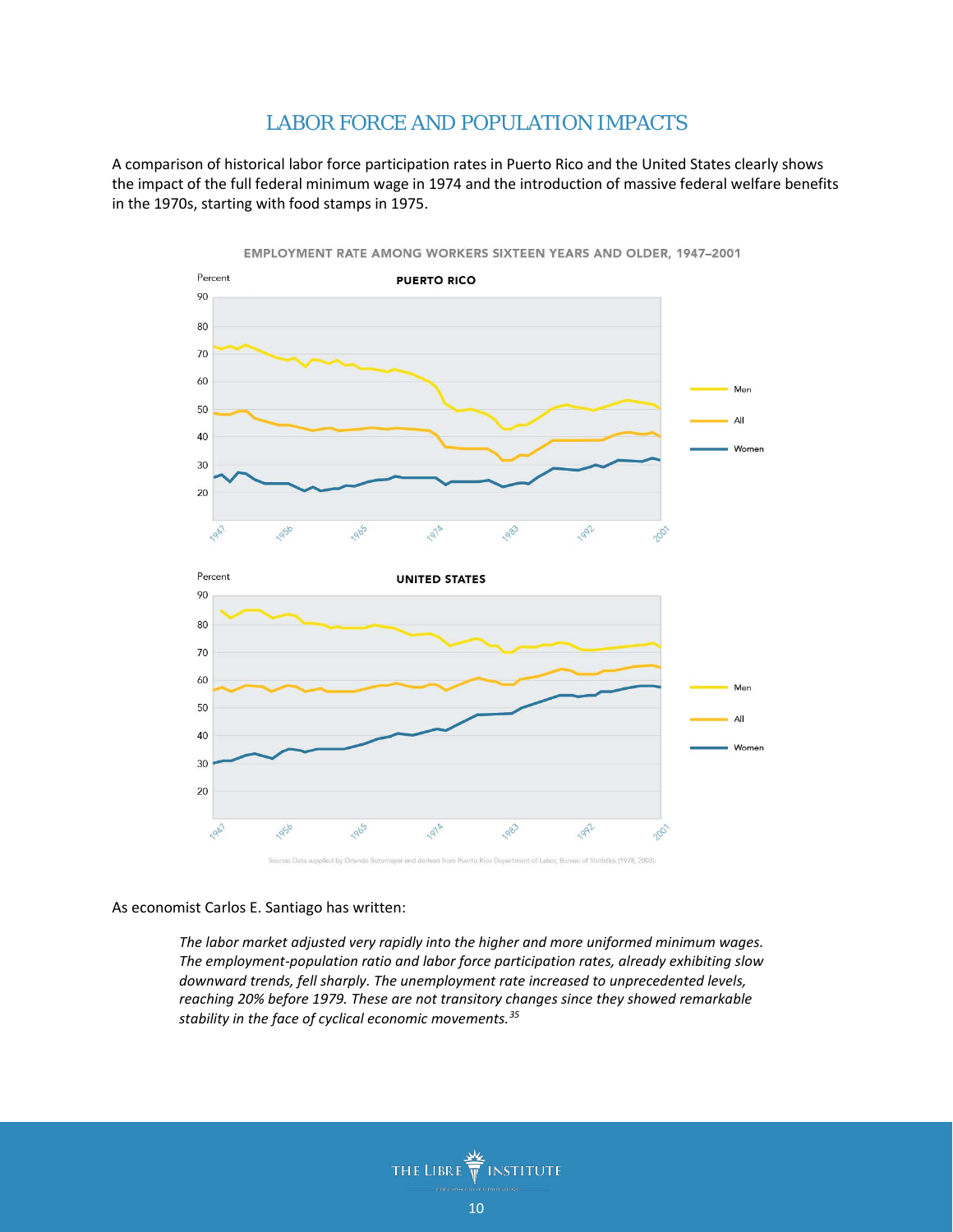Since the 1970s, Puerto Rico has had a remarkably low labor force participation rate. Barely 40 percent of Puerto Rico's population is in the labor force, compared with 53 percent in Greece, 56 percent in France, 62.1 percent in the United States, and 65.2 percent for the Caribbean as whole.<sup>[36](#page-18-11)</sup> When unemployment rate is factored in, Puerto Rico's employment rate (ratio of employed workers to population) is close to 30 percent. According to one study, "In 2000 only 31% of the overall population was employed, giving the island the lowest employment-to-population ratio in the Americas and the Caribbean, if not the world."<sup>[37](#page-18-12)</sup>

The picture gets worse still after disaggregating private and public sector employment. According to the Bureau of Labor Statistics, Puerto Rico's total nonfarm employment of roughly 910,500 included 232,300 in the "government" category; 129,300 in the "education and health services" category (which is mostly public sector); and 178,000 in trade, transportation, and utilities (which is substantially public sector<sup>[38](#page-19-0)</sup>). This implies that something approaching half of Puerto Rico's total nonfarm employment is public sector.

Hence, out of a total population of 3.5 million, Puerto Rico's total private sector employment is roughly less than 500,000. These workers make one-third as much in average wages as workers on the U.S. mainland, and they support a level of state spending that is higher, on a per capita basis, than any state in the United States.

Puerto Rico's low labor force participation is concentrated in particular demographic segments. The divergence between Puerto Rico and U.S. mainland labor force participation rates is largest in the age groups of 16 to 24 years and 45 to 64 years, particularly at the extremes. It is also more pronounced among women of every age category than among men. "In seeking explanations for the differences in Puerto Rican and U.S. participation patterns, then," write economists Gary Burtless and Orlando Sotomayor, "it makes sense to focus on factors that can account for low participation early and late in workers' careers and incentives that affect women more than men."<sup>[39](#page-19-1)</sup>

One would expect to see any negative employment effects from imposition of the minimum wage to be concentrated among the young and old and least skilled. The higher the minimum wage, the more those groups will be affected, and the higher up the skill ladder the negative employment effects are likely to be felt.

The historical trend in wages shows an even more dramatic pivot. Average weekly earnings in sectors of employment covered by unemployment insurance (i.e., relatively high-earning brackets) rose steadily from 1961 to 1977. This occurred both absolutely and as a share of U.S. mainland weekly earnings.<sup>[40](#page-19-2)</sup> Interestingly, average earnings in Puerto Rico continued to rise briefly even after the oil shock of 1973–74, which created a deep recession in both the mainland and Puerto Rico and caused electricity rates to soar.

Soon thereafter, however, even as recovery set in, Puerto Rico average weekly earnings declined steadily as a share of U.S. average weekly earnings. Interestingly, the downward trend continued despite the crash in oil prices starting in 1982, which was generally a boon to advanced economies elsewhere.

The missed opportunity is evident when comparing rates of educational attainment in Puerto Rico to rates of the mainland. In 1940, the average Puerto Rican had just 2.7 years of schooling, while the average American had about 8. By 2000, Puerto Rico had almost caught up, with 11 years of schooling, compared with just over 12 for the U.S. mainland.[41](#page-19-3) It is highly unusual for average wages to decline persistently even as educational attainment increases. By 2000, Puerto Rico attained the average level of education of attained by the mainland United States in 1973—but had only a third of the mainland's real wage.

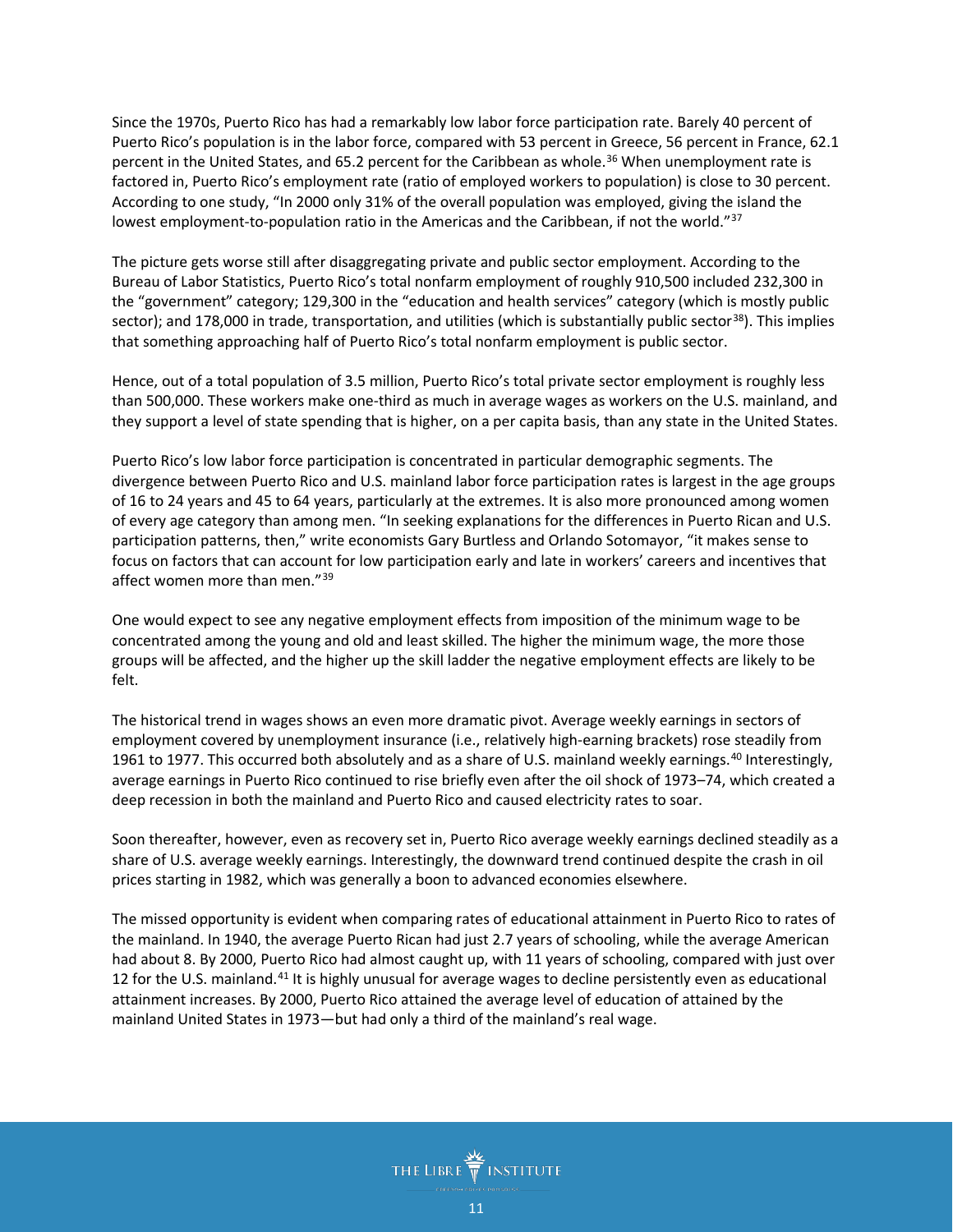One explanation posited by Burtless and Sotomayor is that Puerto Ricans accumulate work experience—and the related skills—far more slowly than their counterparts on the mainland because of the low labor force participation among young people. The gap in experience logically indicates a gap in productivity and in turn a gap in wages. $42$ 

As the Federal Reserve Bank of New York explains in a 2012 report:

*The Island's persistently low labor force participation rate indicates a strikingly high degree of underutilized resources. . . . In many ways, Puerto Rico's high unemployment rate and low labor force participation rate are the clearest evidence of a lack of competitiveness and economic progress. The poor performance of the labor market is, in part, the result of a slowing in growth and, at the same time, a major contributor to the Island's economic problems. The failure to utilize a large part of the workforce has been a characteristic of the Island for some time. The lack of significant progress in improving the labor market suggests that fundamental structural impediments are at work throughout the economy that are keeping Puerto Rico from realizing its full potential.[43](#page-19-5)*

Puerto Ricans have voted with their feet. Some 1,500 Puerto Ricans leave their beautiful island every week. A staggering 3 percent of the population has left in the last year. Since 1990, the only state that has lost more than 1 percent of its population in one year was Louisiana, which lost 6 percent of its population after Hurricane Katrina.<sup>[44](#page-19-6)</sup> The population of Puerto Rico has fallen by 300,000 since 2007, a decline of nearly 10 percent. An even more painful fact is that total employment has fallen by almost as much in the same period. Hence, the population that Puerto Rico is losing consists principally of active workers—precisely the demographic it needs most right now.

A society in which only one-third of working age people are working is likely to have major social problems, but Puerto Rico's case is even worse. The population of Puerto Rico is 300,000 lower now than it was in 2008, and nearly all of that drop is reflected in the drop in overall employment during the same period. That means Puerto Rico's unemployment rate, though far higher than that of the mainland United States, is artificially low. If Puerto Ricans couldn't easily move to the mainland, and the entire drop in employment were reflected in the unemployment rate, Puerto Rico's unemployment rate would have skyrocketed to well over 25 percent just in the last five years.

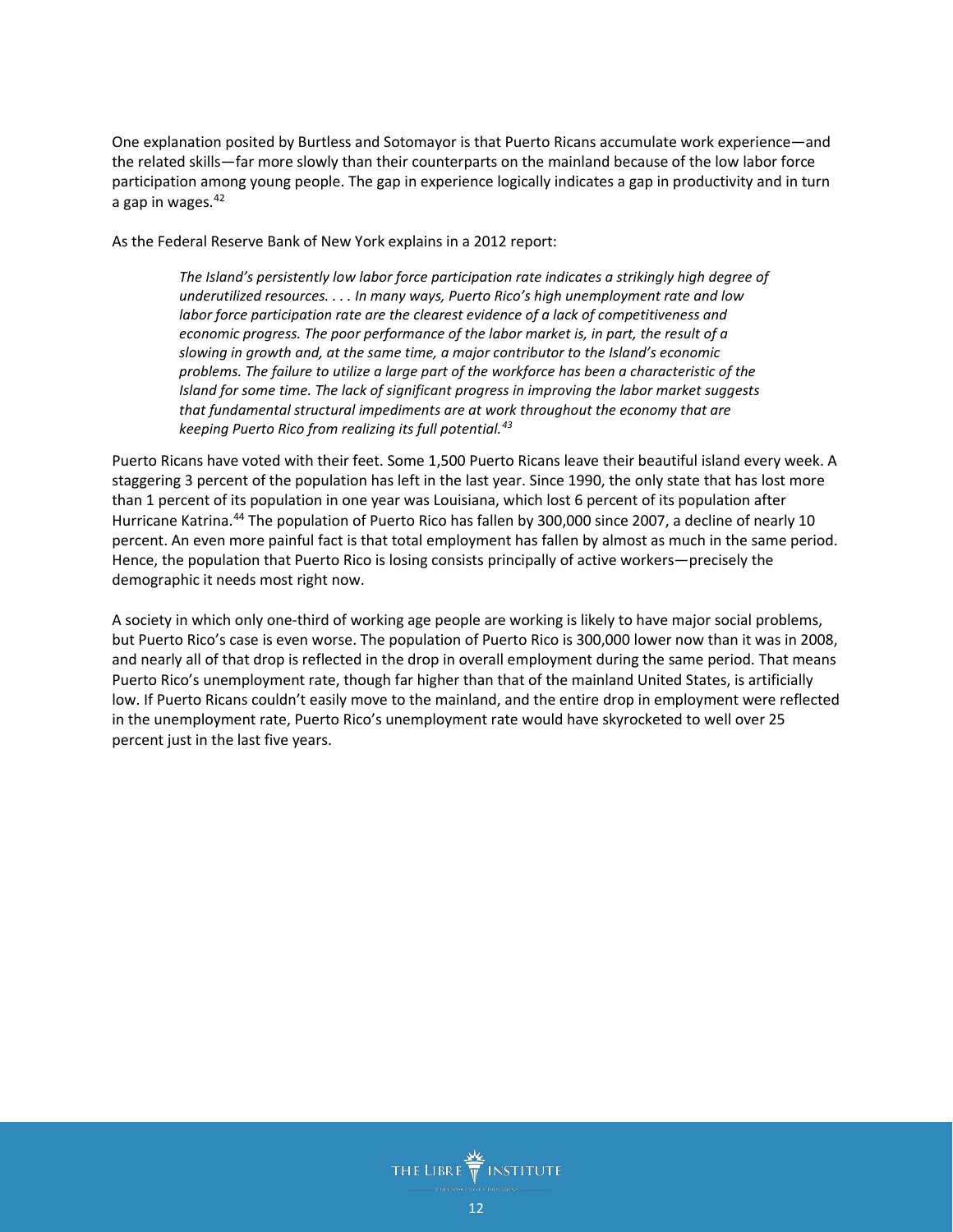#### FISCAL CRISIS

One of the most remarkable features of the Puerto Rican economy is the gargantuan size of its public sector. More than \$60 billion of its \$70 billion GNP<sup>45</sup> comes from the public sector.



Rican Office of Management and Budget, Federal Single Audit War

Puerto Rico's debt now exceeds 100 percent of GNP. Debt service as a percentage of the state's budget is double that of the next most distressed state of the United States and swallows up one-third of government revenue. To get a sense of the scale of Puerto Rico's fiscal crisis, consider that its public debt is one-half the size of California's, a state with more than ten times the population, and several multiples of Puerto Rico's income per capita.[46](#page-19-8)

Puerto Rico's public sector is bloated. Its budget of \$29.1 billion is nearly half the entire economy. That figure implies state and local spending of nearly \$10,000 per inhabitant. In Texas, which has nearly ten times the population, the state budget is only about six times that of Puerto Rico. The Texas budget is only about \$4,000 per inhabitant, and Texas has several times the income per capita of Puerto Rico.

Pensions are another major problem. Puerto Rico's three pension programs are insolvent and will have to be paid for entirely by current revenue ("pay-as-you-go") as early as 2018.<sup>[47](#page-19-9)</sup> Liquid assets in all three retirement systems are projected to be exhausted this year. Together with debt service, pension obligations will soon be eating up about 40 percent of General Fund revenue.<sup>[48](#page-19-10)</sup>

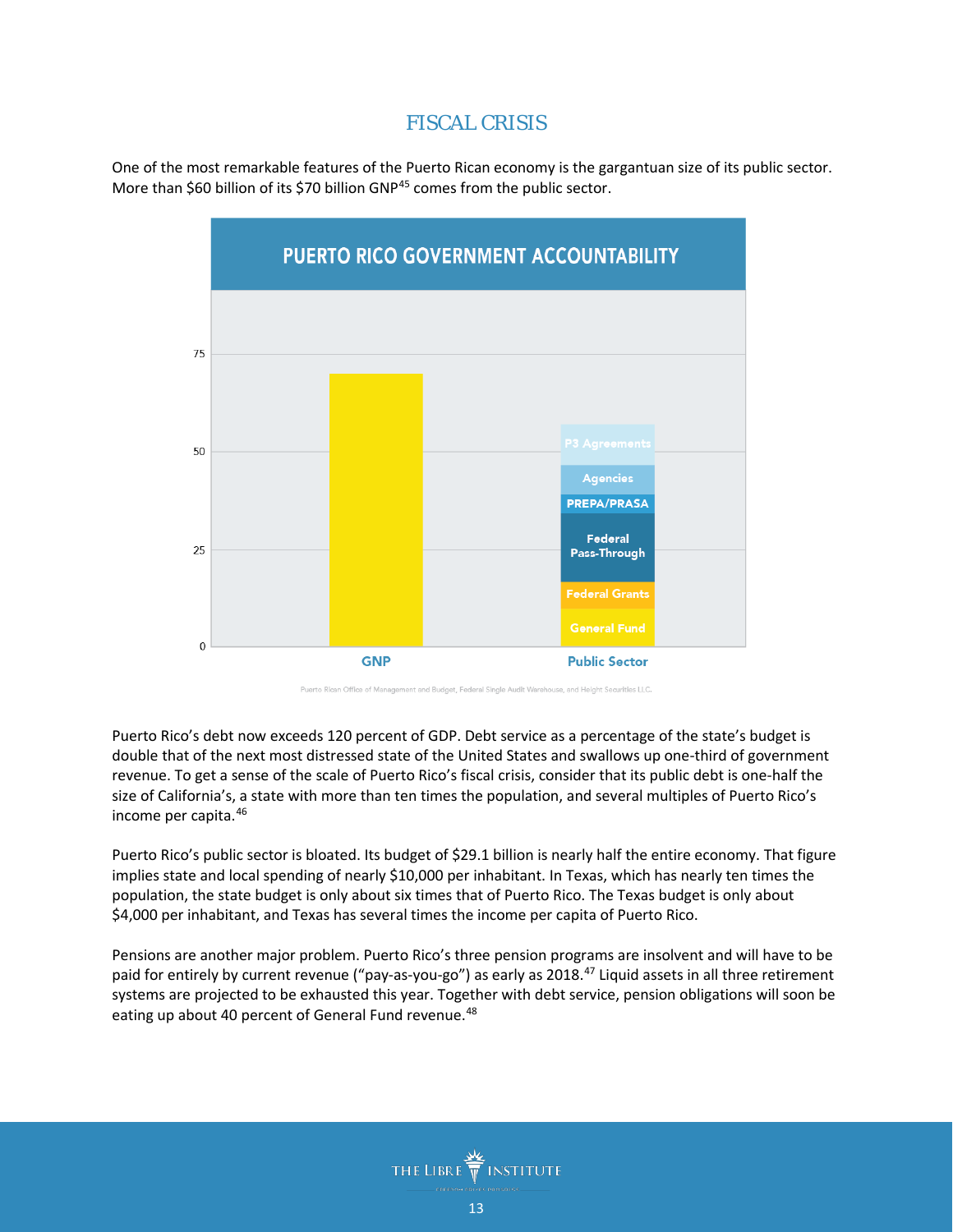Yet another problem is the "favorable" tax treatment of Puerto Rico's public debt. Bond investments from outside the island have long been subsidized by the special "triple-tax-exempt" treatment for Puerto Rico bonds, which makes Puerto Rican debt more attractive than more intrinsically valuable debt, including Puerto Rican private-sector debt. The law thus led to a significant exposure of U.S. bondholders to Puerto Rican public debt and incentivized the Puerto Rican government to depend more heavily on borrowing.

Puerto Rico's financial system is another major structural problem. One of the lessons of the currency crises in developing countries in the 1990s is that a deep, stable domestic financial market is essential to the growth of a developing economy.[49](#page-19-11) Puerto Rico's local banks (*cooperativas*) are not insured and are holding a lot of Puerto Rico's public debt.[50](#page-19-12) If Puerto Rico defaults on its debt payments, the *cooperativas* may find themselves insolvent overnight.

In sum, Puerto Rico's fiscal situation may actually be significantly worse than the already dire situation that has been widely reported.

# UNLOCKING PUERTO RICO'S POTENTIAL

ome have argued that Puerto Rico should have access to Chapter 9 bankruptcy for relief from creditors; Some have argued that Puerto Rico should have access to Chapter 9 bankruptcy for relief from creditors;<br>
others argue that would violate the rights of investors who bought Puerto Rico's government debt on the basis of legal incentives that included triple-tax-exemption exclusion from Chapter 9.

Regardless, the debate over whether to extend chapter 9 has ignored the underlying causes of Puerto Rico's fiscal crisis, namely a bloated public sector and remarkably low labor force participation—owing principally to federal welfare and minimum wage policies.

Any reform must address the inordinately high levels at which welfare and minimum wage levels are set in relation to average wages and other prevailing economic conditions in Puerto Rico. An approach that does not solve those problems will only avoid addressing the core problems while the underlying economic fundamentals continue to deteriorate.

# ADDRESSING THE FISCAL CRISIS

Under current law, Puerto Rico would have to restructure its debt through an uncertain and incomplete framework, to which the alternative is litigation and a disorderly default. The House of Representatives has passed H.R. 5278, sponsored by Rep. Sean Duffy (R-WI), a bill that would provide for the orderly restructuring of Puerto Rico's debt.

Any change in the legal treatment of any category of debt should respect the rule of law. If the U.S. bond market starts to discount the debt of state and local entities that might be subject to ex post facto changes in their credit characteristics, the effects may negatively impact all such borrowers moving forward. This could increase the borrowing costs of all state and local entities in the U.S.

Moreover, Puerto Rico's government should be encouraged to pursue a fiscally responsible path. A confusing variety of government institutions issue separate debts, with apparently conflicting priorities. Streamlining

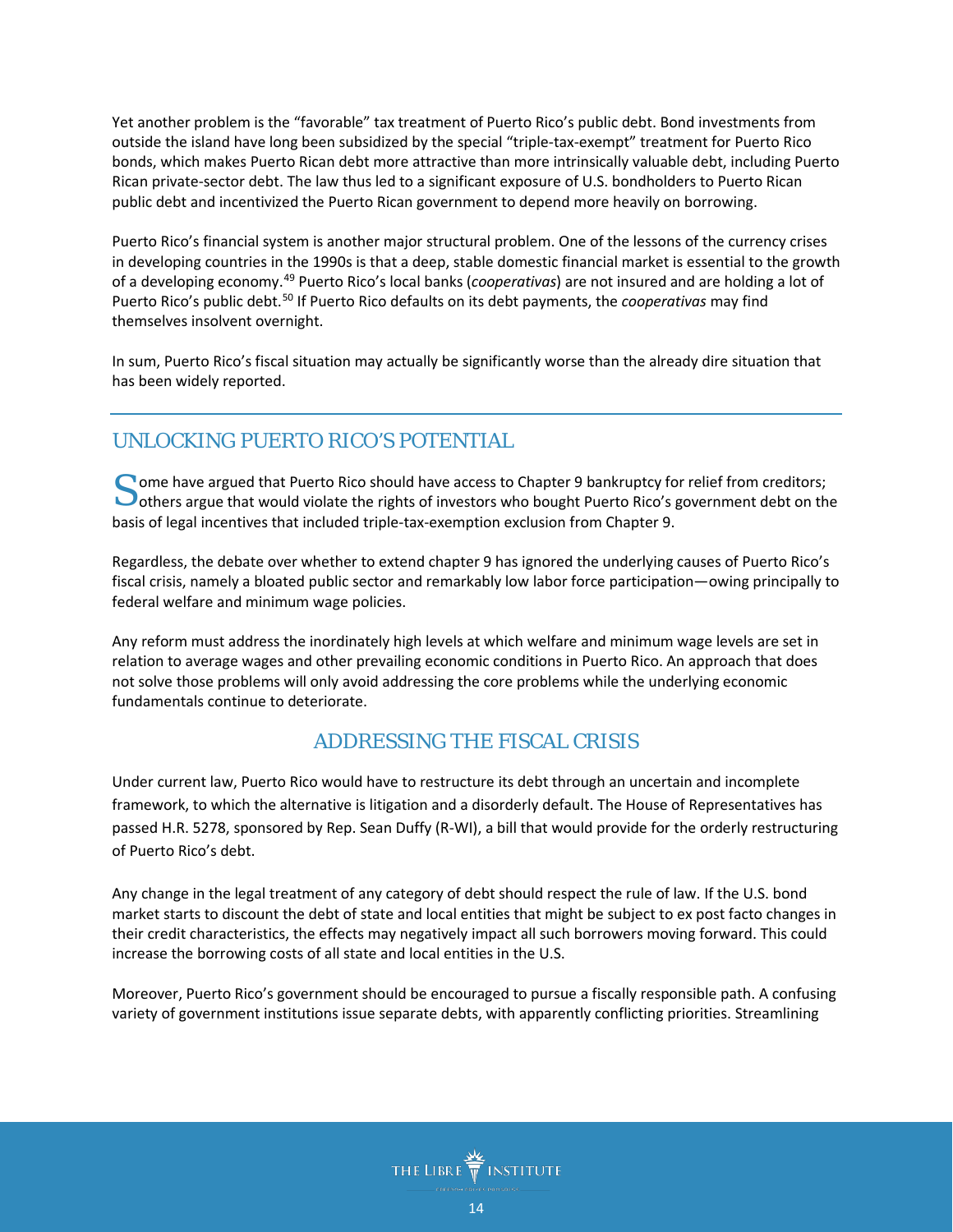the debt issuances of Puerto Rico government entities should be a first priority. An oversight board imposed by Congress to run Puerto Rico's budget will be able to accomplish such reforms quickly.

But an oversight board appointed in Washington, D.C. is understandably "viewed as a neocolonial infringement on local autonomy."[51](#page-19-13) According to the *Wall Street Journal*, "Democrats have said any control board must respect the island's self-rule." They are correct. Indeed, the entire federal government should respect the island's self-rule. Puerto Rico should be allowed to determine its own welfare benefits and minimum wage.

Any congressional effort to deal with Puerto Rico's fiscal situation that falls short of giving Puerto Rico minimal freedom to determine its labor and welfare policies will fall short of a providing lasting solution. H.R. 5278 will protect Puerto Rico from recent Department of Labor regulations expanding overtime benefits and would also permit a lower "first minimum wage" up to the age of 25 (as opposed to 20 on the mainland) for the first 90 days of employment. These provisions should be expanded to cover more people for a longer period of time.

### ADDRESSING THE ECONOMIC DYSFUNCTION

The Obama administration's push for a \$10.10 national minimum wage would push the minimum wage in Puerto Rico far above the current average wage on the island. President Obama made no provision to exempt Puerto Rico from the impacts of this proposal. As this report demonstrates, increasing the minimum wage in Puerto Rico would push another significant fraction of its dwindling workforce into dependency on the government. Raising the minimum wage would be the wrong thing to do.

Some have advocated for extending the Earned Income Tax Credit (EITC) to residents of Puerto Rico.<sup>[52](#page-19-14)</sup> The EITC is a redistributive tax device designed to offset the disemployment incentives of welfare at lower income levels by shifting income from those who pay federal income tax to those who do not earn enough to pay income tax but earn enough to lose marginal welfare benefits. Puerto Ricans are not now eligible for the EITC because they do not pay federal income tax at all. But such a reform would only throw good money after bad. Puerto Rico's economy is already subsidized far too heavily. Its current problems clearly do not result from insufficient subsidies, but rather from too much subsidization. Moreover, introducing a federally funded EITC to Puerto Rico is manifestly unfair, given that Puerto Ricans don't pay federal income tax.

Proponents of uniform federal welfare benefits and labor standards seek to eliminate what they see as the evils of disparate living standards in different cities, states, and regions. From that point of view, the imposition of uniform federal welfare and labor standards serves to "equalize" social disparities.

But there is ample evidence that uniform welfare and labor standards often have the opposite effect. The combination of minimum wage and welfare creates adverse consequences, which only increase as benefit levels are set higher in relation to average wages in the local economy.

The adverse consequences of setting welfare and minimum wage levels too high is particularly pronounced and destructive when a local recession drives down average wages. This increases the disemployment effect, driving up unemployment and driving down labor force participation. The very same combination of welfare and minimum wage also freezes the reallocation of labor market assets (i.e., workers finding new jobs) that is vitally necessary to recovery and increased employment (which the Bankruptcy Code is designed to make as

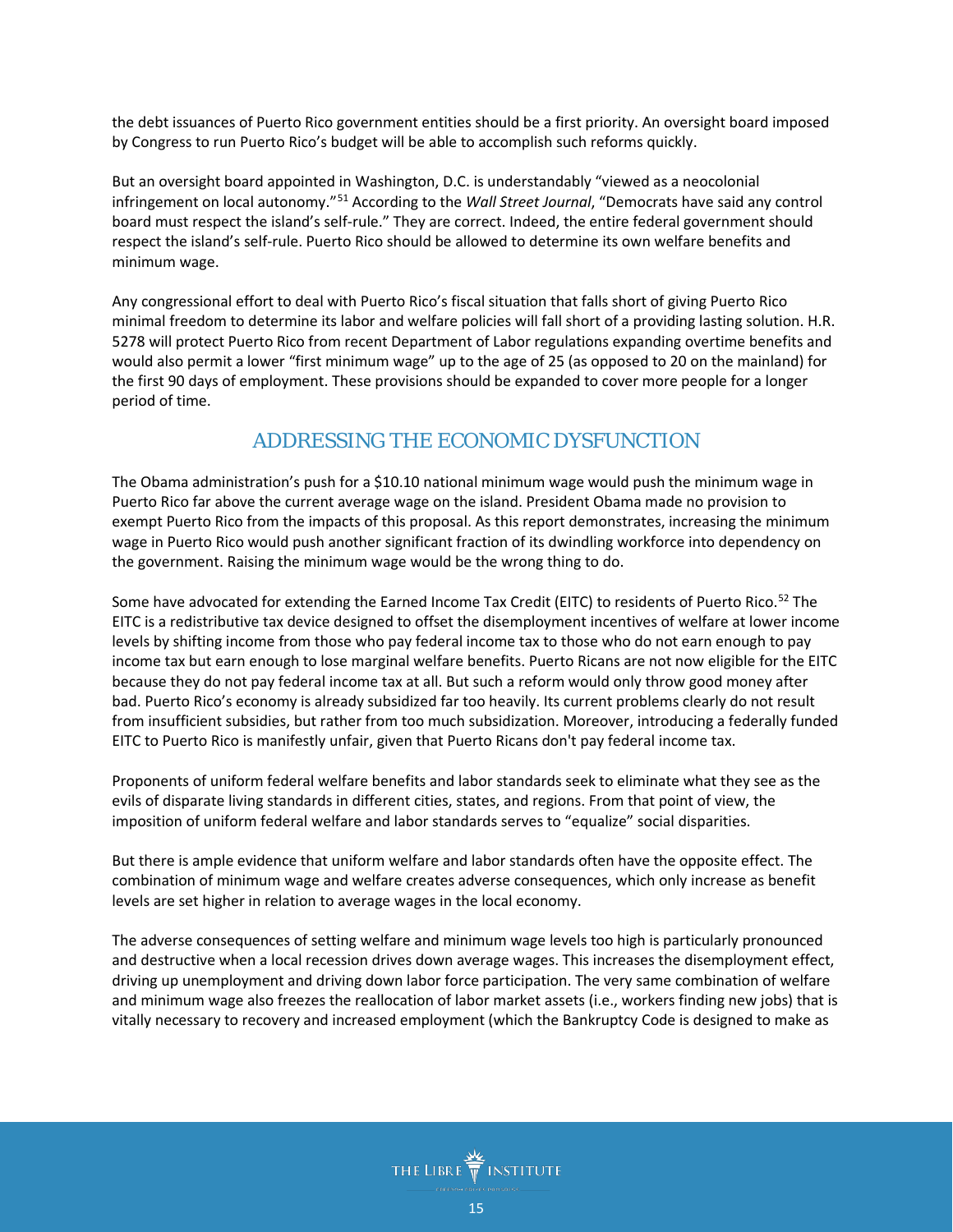rapid as possible, in order to restore asset values and income levels as rapidly as possible). Competition is thereby prevented from reaching the sector of the labor force that needs it most desperately.

The conclusion appears inescapable, that these negative effects increase the higher the minimum wage and welfare are set, relative to marginal product and average income. The implications go far beyond Puerto Rico. Other poor areas of the United States, such as Detroit, could be suffering from a federally imposed straightjacket of minimum wage and welfare set too high for local conditions.

The implications for Puerto Rico are clear. Officials in the United States and Puerto Rico alike must seriously consider ways to make both minimum wage and welfare benefits more flexible. In the meantime, as a direct result of federal policy, Puerto Rico will continue to suffer from an artificially constricted income tax base.

#### RECOMMENDATIONS

- The government of any state or territory of the United States should have the authority to petition the **Department of Labor for relief from minimum wage restrictions for areas where the employment rate is unusually low. The waiver should be granted except in unusual circumstances.**
	- o *Any oversight board proposed in such a financial crisis should have the power to grant broad waivers from application of the federal minimum wage, and it should have the power to recommend policy reforms, including the reorganization of government institutions.*
- **Welfare benefits should be "flattened" by lowering benefits for those who are not working and increasing benefits for those working at the bottom of the income ladder so as to eliminate the "welfare cliff."**
- **Until such time as federal transfer payments can be reduced to levels commensurate with mainland United States, the Puerto Rican government should transition from corporate and personal income** taxes to a sales tax as its primary revenue source. This way its finances are not restricted to the current **artificially constricted tax base.**

# **CONCLUSION**

ducating political leaders and the public about the dangerous effect that public policy tools such as If ducating political leaders and the public about the dangerous effect that public policy tools such as<br>minimum wage and welfare can have is an urgent task. Those who support maintaining the full federal<br>minimum wage and minimum wage and welfare benefits for Puerto Rico are no doubt motivated by the best of intentions. However, public policy must be judged not by intentions but by real-world impact.

Puerto Rico shares something in common with places like Cuba, Detroit, and Gary, Indiana. In each case, a half-century of destructive government policy stands in tragic contrast to an earlier time in which the uplifting power of freedom, innovation, and hard work led to significant human progress. The key to unlocking Puerto Rico's potential is to revive that formula and let Puerto Rico's people create their own future.

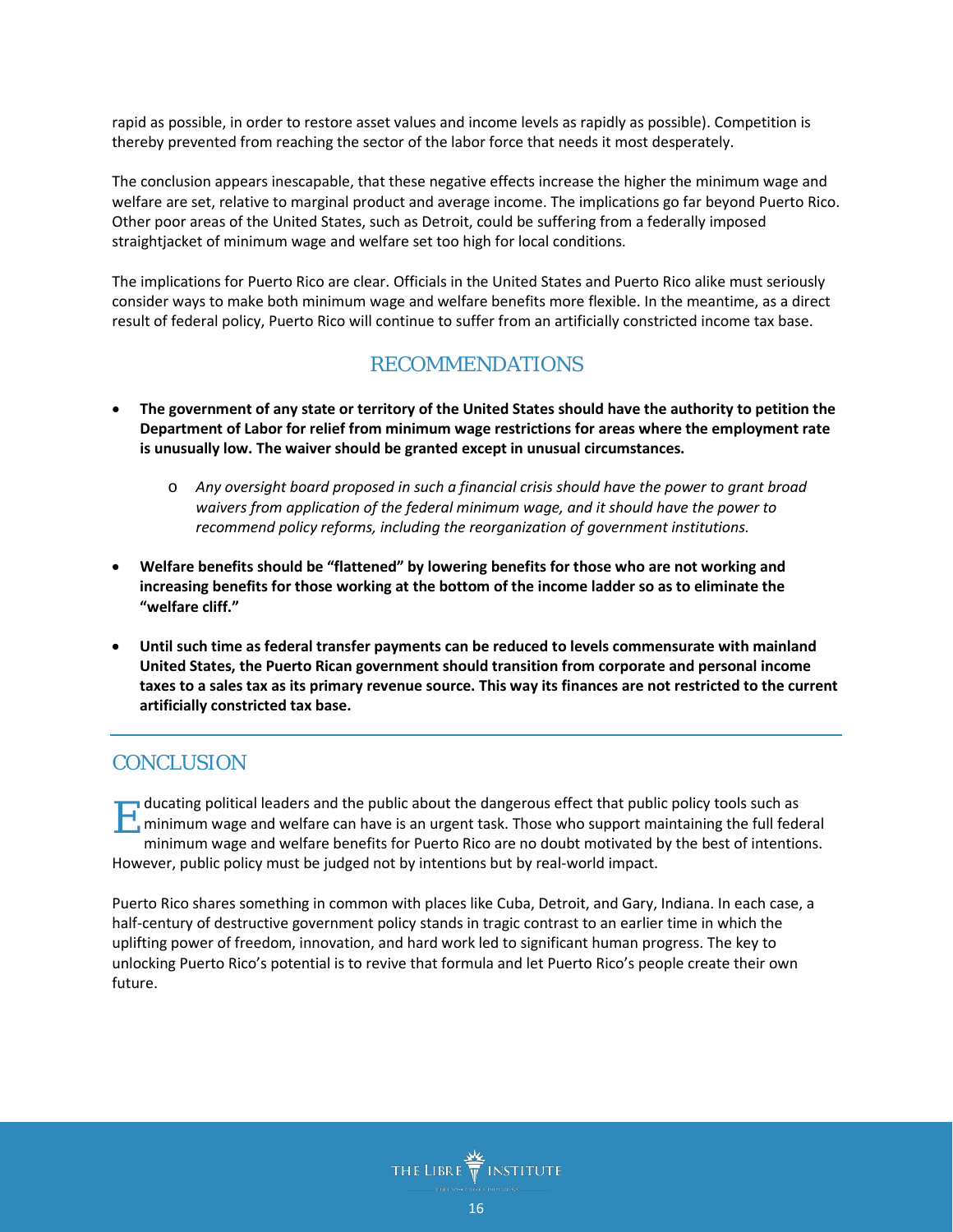# TECHNICAL NOTES AND CITATIONS

<sup>1</sup> U.S. Bureau of Labor Statistics, "Table B-3. Average Hourly and Weekly Earnings of All Employees on Private Nonfarm Payrolls by Industry Sector, Seasonally Adjusted," Employment Situation, December 2015, [http://www.bls.gov/news.release/empsit.t19.htm.](http://www.bls.gov/news.release/empsit.t19.htm)

 $2$  U.S. Bureau of Labor Statistics, "May 2015 State Occupational Employment and Wage Estimates, Puerto Rico," Occupational Employment Statistics, [http://www.bls.gov/oes/current/oes\\_pr.htm](http://www.bls.gov/oes/current/oes_pr.htm)

<sup>3</sup> Gary Burtless and Orlando Sotomayor, "Labor Supply and Public Transfers," in *The Economy of Puerto Rico: Restoring Growth*, ed. Susan M. Collins, Barry P. Bosworth, Miguel A. Soto-Class (Washington, D.C.: Brookings Institution Press, 2006).

 $4$  Ibid.

<sup>5</sup> María Enchautegui and Richard B. Freeman, "Why Don't Puerto Rican Men Work: The Rich Uncle (Sam) Hypothesis," in *The Economy of Puerto Rico*, ed. Collins, Bosworth, and Soto-Class, 154. Employment rate is the proportion of the population that is gainfully employed, while the labor force participation rate is the proportion of the population that is either gainfully employed or actively looking for work. Hence, the labor force participation rate includes both the employment rate and the unemployment rate, as the unemployment rate measures only those who do not have jobs but are actively looking for work.

<sup>6</sup> Puerto Rico Department of Treasury, "Comprehensive Annual Financial Report for Fiscal Year Ended June 30, 2009," 234,

[http://www.hacienda.gobierno.pr/sites/default/files/Inversionistas/financial\\_report\\_2009.pdf;](http://www.hacienda.gobierno.pr/sites/default/files/Inversionistas/financial_report_2009.pdf) James Alm, "Assessing Puerto Rico's Fiscal Policies," in *The Economy of Puerto Rico*, ed. Collins, Bosworth, and Soto-Class, table 7-5, 344.

<sup>7</sup> This helps explain why some studies show that "modest raises" in the minimum wage have no discernable effect on employment. See, for example, John Schmidt, "Why Does the Minimum Wage Have No Discernible Effect on Employment?" (Report, Center for Economic and Policy Research, Washington, D.C., February 2013). This is hotly disputed; see, for example, David Neumark, "The Evidence is Piling Up that Higher Minimum Wages Kill Jobs," *Wall Street Journal*, December 15, 2015, [http://www.wsj.com/articles/the](http://www.wsj.com/articles/the-evidence-is-piling-up-that-higher-minimum-wages-kill-jobs-1450220824)[evidence-is-piling-up-that-higher-minimum-wages-kill-jobs-1450220824.](http://www.wsj.com/articles/the-evidence-is-piling-up-that-higher-minimum-wages-kill-jobs-1450220824)

<sup>8</sup> Barry P. Bosworth and Susan M. Collins, "Economic Growth," in *The Economy of Puerto Rico*, ed. Collins, Bosworth, and Soto-Class, 18.

<sup>9</sup> Burtless and Sotomayor, "Labor Supply and Public Transfers," in *The Economy of Puerto Rico*, ed. Collins, Bosworth, and Soto-Class, 96.

<sup>10</sup> Bosworth and Collins, "Economic Growth," in *The Economy of Puerto Rico*, ed. Collins, Bosworth, and Soto-Class, 18.

<sup>11</sup> Federal Reserve Bank of New York, *Report on the Competitiveness of Puerto Rico's Economy*, June 29, 2012, 4.

<sup>12</sup> Alida J. Castillo-Freeman and Richard B. Freeman, "When the Minimum Wage Really Bites: The Effect of the U.S.-Level Minimum on Puerto Rico," in *Immigration and the Workforce: Economic Consequences for the United States and Source Areas*, ed. George Borjas and Richard B. Freeman (Chicago: University of Chicago Press, 1992), [http://www.nber.org/chapters/c6909.pdf.](http://www.nber.org/chapters/c6909.pdf)

<sup>13</sup> Bureau of Labor Statistics (BLS), "Table B-3. Average Hourly and Weekly Earnings."

<sup>14</sup> Government Development Bank of Puerto Rico, "Welcome to Puerto Rico!", <http://welcome.topuertorico.org/economy.shtml>

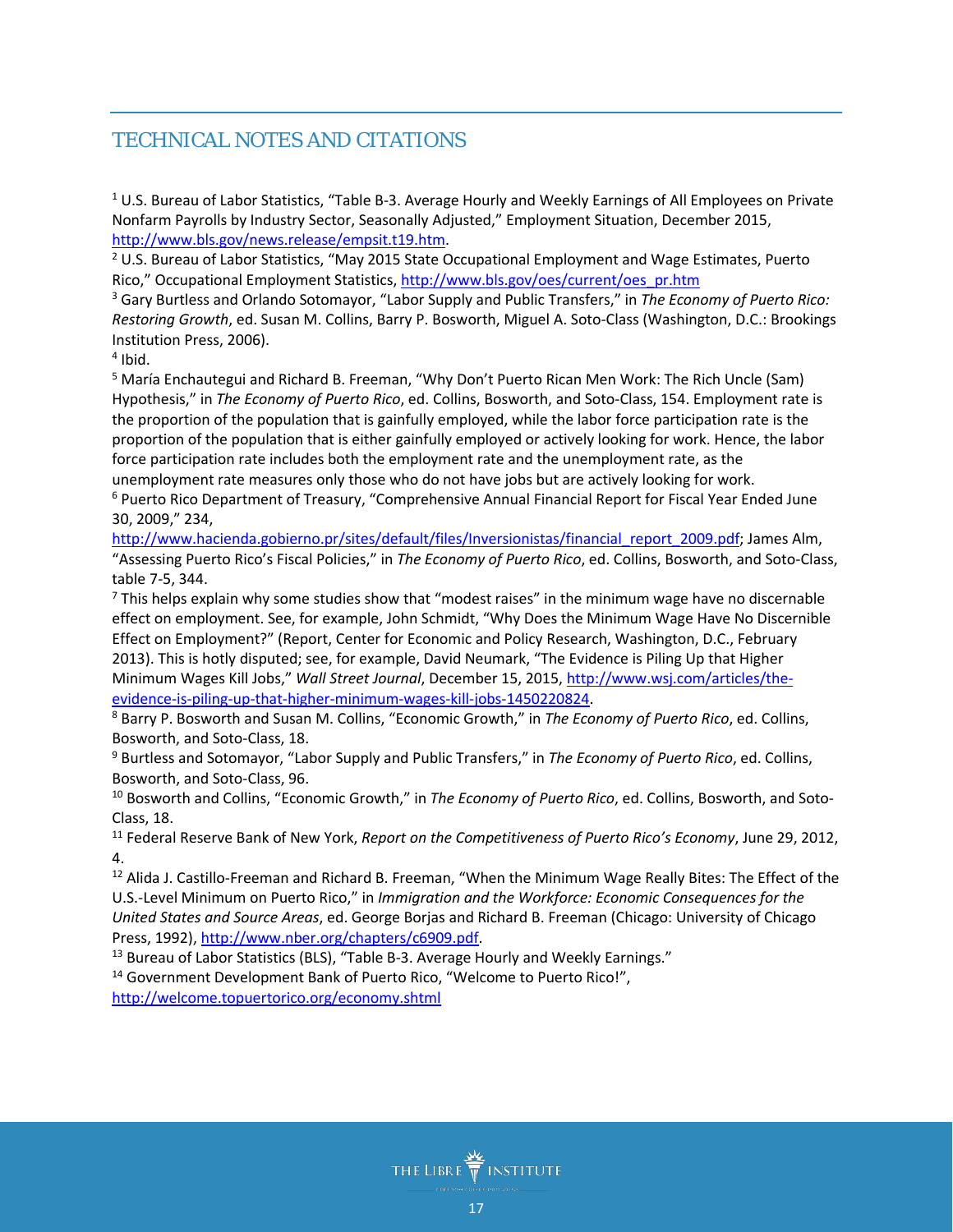<sup>15</sup> Ingrid Holmquist, "Minimum Wage Around the World," *ATTN:*, January 31, 2016,

[http://www.attn.com/stories/5493/minimum-wage-in-other-countries.](http://www.attn.com/stories/5493/minimum-wage-in-other-countries)

<span id="page-17-0"></span><sup>16</sup> Based on Australia's 38-hour work week, Australia had a median hourly wage of AUD26.30 in 2014, with a minimum wage of AUD 16.38 that year. Australian Bureau of Statistics, Employee Earnings and Hours, May 2014[, http://www.abs.gov.au/ausstats/abs@.nsf/Latestproducts/6306.0Main%20Features2May%202014;](http://www.abs.gov.au/ausstats/abs@.nsf/Latestproducts/6306.0Main%20Features2May%202014) Nick Toscano, "Minimum wage up 3 per cent, rise of \$18.70 a week," *Sidney Morning Herald*, June 4, 2014, [http://www.smh.com.au/national/minimum-wage-up-3-per-cent-rise-of-1870-a-week-20140604-39is5.html.](http://www.smh.com.au/national/minimum-wage-up-3-per-cent-rise-of-1870-a-week-20140604-39is5.html) <sup>17</sup> Barry P. Bosworth and Susan M. Collins, "Economic Growth," in *The Economy of Puerto Rico*, ed. Collins, Bosworth, and Soto-Class, 18.

<span id="page-17-2"></span><span id="page-17-1"></span><sup>18</sup> Carlos E. Santiago, "The Dynamics of Minimum Wage Policy in Economic Development: A Multiple Time-Series Approach," *Economic Development and Cultural Change* 38, no.1 (October 1989).

<span id="page-17-4"></span><span id="page-17-3"></span><sup>19</sup> Lloyd Reynolds and Peter Gregory, *Wages, Productivity, and Industrialization in Puerto Rico* (Homewood, IL: Irwin, 1965).

<sup>20</sup> Santiago, "The Dynamics of Minimum Wage Policy."

<sup>21</sup> Daniel Hanson, Height Securities, LLC, "Puerto Rico: The Crises inside the Crisis," presentation at American Enterprise Institute, February 11, 2016, [https://www.aei.org/wp-content/uploads/2016/02/Daniel-Hanson-](https://www.aei.org/wp-content/uploads/2016/02/Daniel-Hanson-Puerto-Rico-2-11-2016.pdf)[Puerto-Rico-2-11-2016.pdf.](https://www.aei.org/wp-content/uploads/2016/02/Daniel-Hanson-Puerto-Rico-2-11-2016.pdf)

<span id="page-17-5"></span><sup>22</sup> Government Development Bank of Puerto Rico, "Welcome to Puerto Rico!", <http://welcome.topuertorico.org/economy.shtml>

<sup>23</sup> Burtless and Sotomayor, "Labor Supply and Public Transfers," in *The Economy of Puerto Rico: Restoring Growth*, ed. Collins, Bosworth, and Soto-Class.

<sup>24</sup> U.S. Census Bureau, "Public Assistance Receipt:

2000 to 2012," September 2014,

<span id="page-17-6"></span>[https://www.census.gov/content/dam/Census/library/publications/2014/acs/acsbr13-13.pdf.](https://www.census.gov/content/dam/Census/library/publications/2014/acs/acsbr13-13.pdf)

 $25$  Ibid.

 $26$  Ibid.

<sup>27</sup> "Foreign Taxation in Puerto Rico," *Puerto Rico Report*, September 25, 2012,

[http://www.puertoricoreport.com/foreign-taxation-in-puerto-rico/#.V1wkVBQrKRs.](http://www.puertoricoreport.com/foreign-taxation-in-puerto-rico/#.V1wkVBQrKRs)

 $28$  Ibid.

<span id="page-17-7"></span><sup>29</sup> BLS, "Economy at a Glance: Puerto Rico," accessed June 2, 2016, http://www.bls.gov/eag/eag.pr.htm.

<sup>30</sup> Norman B. Ture, "Measuring The Benefits & Costs of Section 936," *IRET Fiscal Issues*, 1985,

<span id="page-17-8"></span>[http://iret.org/pub\\_ture/Section%20936%20-%20Summary%20FI5.pdf.](http://iret.org/pub_ture/Section%20936%20-%20Summary%20FI5.pdf)

<span id="page-17-9"></span><sup>31</sup> Scott Greenberg and Gavin Ekins, "Tax Policy Helped Create Puerto Rico's Fiscal Crisis," *Tax Foundation*, June 30, 2015, [http://taxfoundation.org/blog/tax-policy-helped-create-puerto-rico-s-fiscal-crisis.](http://taxfoundation.org/blog/tax-policy-helped-create-puerto-rico-s-fiscal-crisis)

<span id="page-17-10"></span><sup>32</sup> Puerto Rico Department of Treasury, "Comprehensive Annual Financial Report for Fiscal Year Ended June 30, 2009," 234,

[http://www.hacienda.gobierno.pr/sites/default/files/Inversionistas/financial\\_report\\_2009.pdf.](http://www.hacienda.gobierno.pr/sites/default/files/Inversionistas/financial_report_2009.pdf)

<span id="page-17-11"></span><sup>33</sup> James Alm, "Assessing Puerto Rico's Fiscal Policies," in *The Economy of Puerto Rico*, ed. Collins, Bosworth, and Soto-Class, table 7-5, 344.

<sup>34</sup> BLS, "Local Area Unemployment Statistics," accessed June 2, 2016.

<span id="page-17-12"></span><sup>35</sup> Santiago, "The Dynamics of Minimum Wage Policy," *Economic Development and Cultural Change*, 7. <sup>36</sup> *World Employment Social Outlook: Trends 2016* (Report, International Labour Organization, Geneva,

<span id="page-17-13"></span>Switzerland, 2016), [http://www.ilo.org/global/research/global-reports/weso/2016/lang--en/index.htm.](http://www.ilo.org/global/research/global-reports/weso/2016/lang--en/index.htm)

<sup>37</sup> Enchautegui and Freeman, "Why Don't Puerto Rican Men Work," in *The Economy of Puerto Rico*, ed. Collins, Bosworth, and Soto-Class, 152.

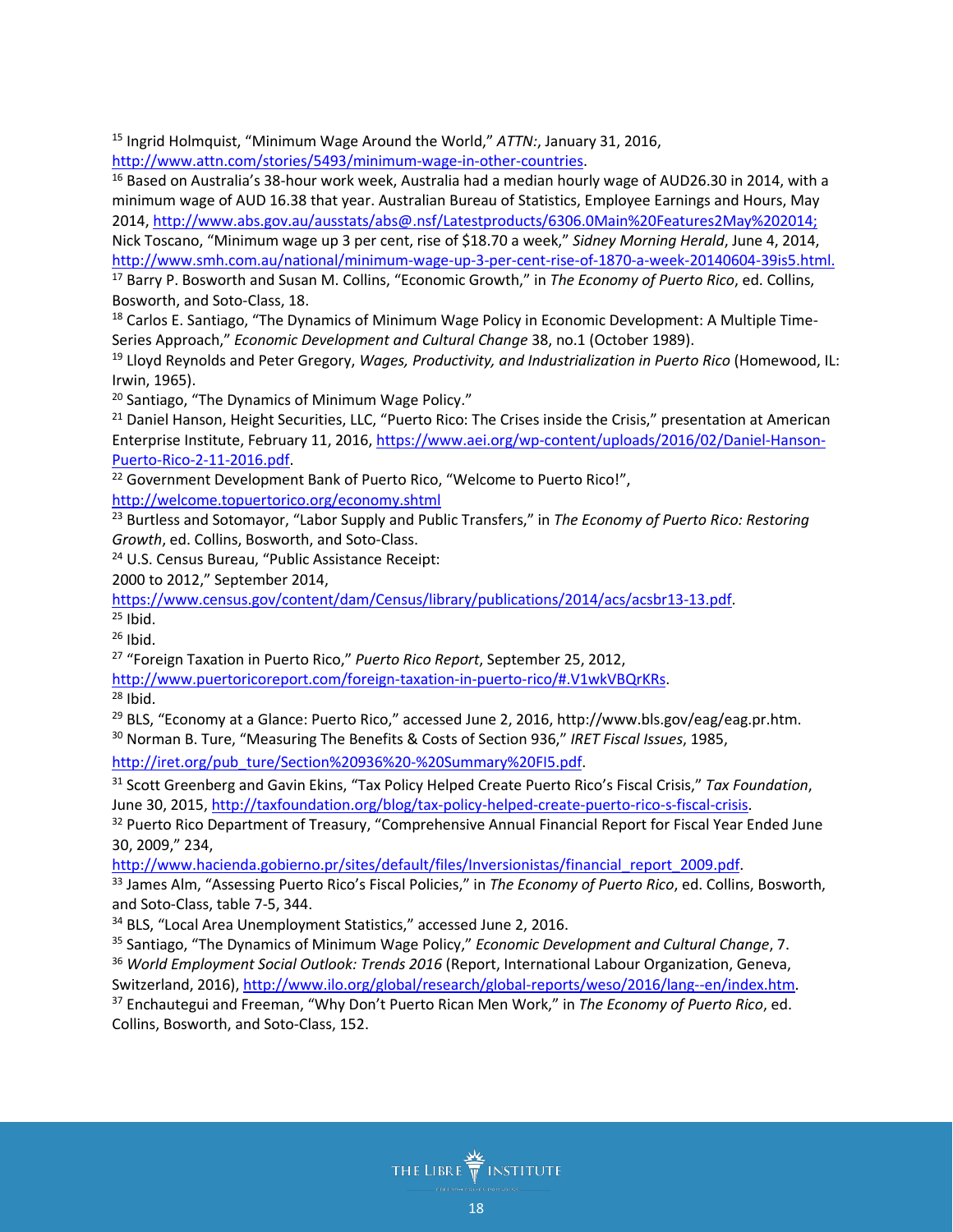<span id="page-18-0"></span><sup>38</sup> BLS, Occupational Employment Statistics, May 2015 Occupational Employment Estimates, Puerto Rico, accessed June 2, 201[6 http://www.bls.gov/oes/current/oes\\_pr.htm.](http://www.bls.gov/oes/current/oes_pr.htm)

<span id="page-18-1"></span><sup>39</sup> Burtless and Sotomayor, "Labor Supply and Public Transfers," in *The Economy of Puerto Rico: Restoring Growth* ed. Collins, Bosworth, and Soto-Class.

 $40$  Ibid.

 $41$  Ibid.

 $42$  Ibid.

<span id="page-18-2"></span><sup>43</sup> Federal Reserve Bank of New York, *Report on the Competitiveness of Puerto Rico's Economy*, 5.

<span id="page-18-3"></span><sup>44</sup> Nick Timiraos, "How Not to Fix a Fiscal Crisis: Puerto Rico's Population Loss Accelerates," *Wall Street Journal*, January 4, 2016, http://blogs.wsj.com/economics/2016/01/04/how-not-to-fix-a-fiscal-crisis-puertoricos-population-loss-accelerates.

<sup>45</sup> Government Development Bank for Puerto Rico, "Puerto Rico Economic Fact Sheeet," March 2016, [http://www.gdb-pur.com/economy/fact-sheet.html.](http://www.gdb-pur.com/economy/fact-sheet.html)

<span id="page-18-5"></span><span id="page-18-4"></span><sup>46</sup> Nick Timiraos, "Puerto Rico Has No Easy Path out of the Debt Crisis," *Wall Street Journal*, June 28, 2015, [http://www.wsj.com/articles/puerto-rico-has-no-easy-path-out-of-debt-crisis-1435526355.](http://www.wsj.com/articles/puerto-rico-has-no-easy-path-out-of-debt-crisis-1435526355)

<sup>47</sup> Hanson, "Puerto Rico: The Crises inside the Crisis."

<sup>48</sup> Ibid.

<span id="page-18-6"></span><sup>49</sup> Martin Wolf, "Debt Becomes Us?," *American Interest*, September 2006[, http://www.the-american](http://www.the-american-interest.com/2006/09/01/debt-becomes-us/)[interest.com/2006/09/01/debt-becomes-us/.](http://www.the-american-interest.com/2006/09/01/debt-becomes-us/)

<span id="page-18-7"></span><sup>50</sup> Daniel Hanson, "Puerto Rico: The Crises inside the Crisis."

<span id="page-18-8"></span><sup>51</sup> Nice Timiraos, "House Republicans to Introduce Draft Bill to Rescue Puerto Rico," *Wall Street Journal*, March 24, 2016, http://www.wsj.com/articles/house-republicans-to-introduce-draft-bill-to-rescue-puertorico-1458861545.

<span id="page-18-9"></span><sup>52</sup> María E. Enchautegui, *A Work Tax Credit That Supports Puerto Rico's Working Families* (Research Report, Urban Institute, Washington, D.C., December 2014),

<span id="page-18-12"></span><span id="page-18-11"></span><span id="page-18-10"></span>[http://www.urban.org/sites/default/files/alfresco/publication-pdfs/2000043-A-Work-Tax-Credit-That-](http://www.urban.org/sites/default/files/alfresco/publication-pdfs/2000043-A-Work-Tax-Credit-That-Supports-Puerto-Ricos-Working-Families.pdf)[Supports-Puerto-Ricos-Working-Families.pdf.](http://www.urban.org/sites/default/files/alfresco/publication-pdfs/2000043-A-Work-Tax-Credit-That-Supports-Puerto-Ricos-Working-Families.pdf)